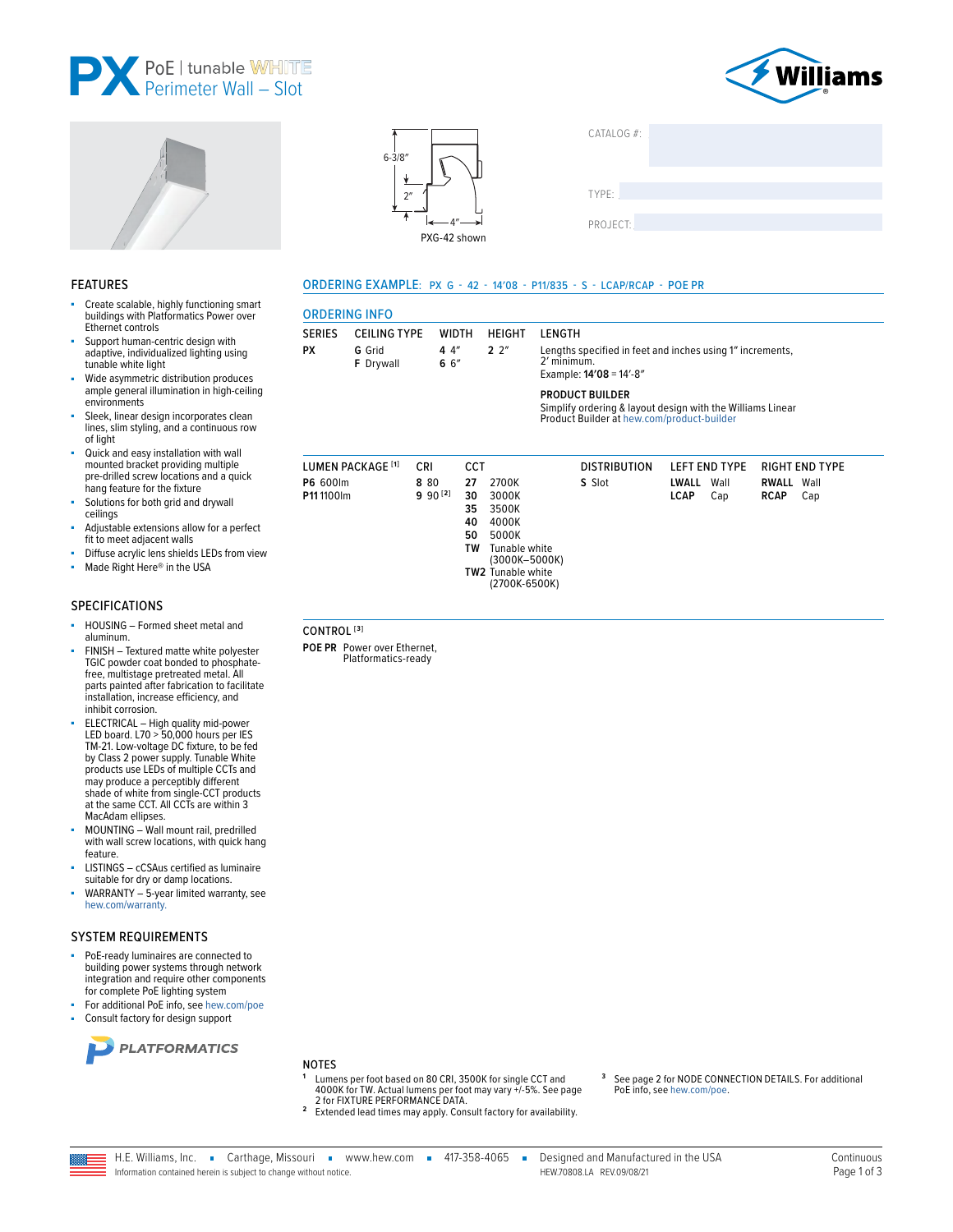

### <span id="page-1-0"></span>FIXTURE PERFORMANCE DATA

### **STANDARD**

|    | <b>WIDTH &amp; HEIGHT</b> | DELIVERED LUMENS WATTAGE PER FOOT EFFICACY (Im/W) |      |       |
|----|---------------------------|---------------------------------------------------|------|-------|
| န္ |                           | 568                                               | 5.2  | 109.2 |
|    | 62                        | 587                                               |      | 1129  |
| 둔  |                           | 1059                                              | 10.4 | 101.8 |
|    |                           | 1094                                              |      | 105.2 |

#### MULTIPLIER TABLE

|        | <b>COLOR TEMPERATURE</b> |                 |           |                 |  |  |  |
|--------|--------------------------|-----------------|-----------|-----------------|--|--|--|
|        | <b>CCT</b>               | <b>STANDARD</b> | <b>TW</b> | TW <sub>2</sub> |  |  |  |
|        | 2700K                    | 0.97            |           | 0.93            |  |  |  |
|        | 3000K                    | 0.99            | 0.95      | 0.95            |  |  |  |
| 80 CRI | 3500K                    | 1.00            | 0.98      | 0.98            |  |  |  |
|        | 4000K                    | 1.03            | 1.00      | 1.00            |  |  |  |
|        | 5000K                    | 1.06            | 0.96      | 1.02            |  |  |  |
|        | 6500K                    |                 |           | 1.01            |  |  |  |
|        | 2700K                    | 0.80            |           | 0.93            |  |  |  |
|        | 3000K                    | 0.82            | 0.91      | 0.95            |  |  |  |
| 90 CRI | 3500K                    | 0.83            | 0.96      | 0.98            |  |  |  |
|        | 4000K                    | 0.86            | 1.00      | 1.00            |  |  |  |
|        | 5000K                    | 0.89            | 1.03      | 1.03            |  |  |  |
|        | 6500K                    |                 |           | 1.02            |  |  |  |

# ■ Photometrics tested in<br>
accordance with IESNA<br>
LM-79. Results shown are<br>
based on 25°C ambient<br>
temperature.<br>
■ Standard results based on

3500K standard, 80 CRI, actual lumens may vary ±5%. ■ Tunable white results based on 4000K standard, 80 CRI,

actual lumens may vary ±5%.

■ Use multiplier table to calculate additional options.

### TUNABLE WHITE

|    | <b>WIDTH &amp; HEIGHT</b> |     | DELIVERED LUMENS WATTAGE PER FOOT   EFFICACY (Im/W) |       |
|----|---------------------------|-----|-----------------------------------------------------|-------|
| နိ |                           | 531 | 5.2                                                 | 102.1 |
|    |                           | 549 |                                                     | 105.6 |
| 둔  |                           | 968 | 10.4                                                | 93.1  |
|    |                           | 999 |                                                     | 96.1  |







### PHOTOMETRY

**PXF-42-03′08-P11/835-S-LCAP/RCAP** Total Luminaire Output: 3886 lumens; 38.2 Watts | Efficacy: 101.7 lm/W | 80 CRI; 3500K CCT



| <b>VERTICAL</b> |             |      |            |      |                         | <b>ZONAL</b>  |
|-----------------|-------------|------|------------|------|-------------------------|---------------|
| <b>ANGLE</b>    | $0^{\circ}$ | 45°  | $90^\circ$ | 135° | 180°                    | <b>LUMENS</b> |
| 0               | 1731        | 1731 | 1731       | 1731 | 1731                    |               |
| 5               | 1685        | 1717 | 1771       | 1749 | 1721                    | 164           |
| 15              | 1600        | 1645 | 1730       | 1688 | 1638                    | 469           |
| 25              | 1487        | 1524 | 1630       | 1537 | 1339                    | 696           |
| 35              | 1226        | 1364 | 1475       | 1163 | 633                     | 768           |
| 45              | 837         | 1072 | 1271       | 547  | 272                     | 685           |
| 55              | 547         | 680  | 1031       | 227  | 208                     | 538           |
| 65              | 314         | 385  | 736        | 160  | 187                     | 354           |
| 75              | 117         | 153  | 403        | 113  | 112                     | 178           |
| 85              | 0           | 9    | 37         | 26   | 25                      | 35            |
| 90              | 0           | 0    | 0          | 1    | 0                       |               |
|                 |             |      |            |      | <b>HORIZONTAL ANGLE</b> |               |

| SUMMARY | <b>ZONE</b> |      | <b>LUMENS  % FIXTURE</b> |
|---------|-------------|------|--------------------------|
|         | $0 - 30$    | 1329 | 34                       |
|         | $0 - 40$    | 2096 | 54                       |
| LUMEN!  | $0 - 60$    | 3320 | 85                       |
|         | $0 - 90$    | 3886 | 100                      |
|         | $-180$      | 3886 | 100                      |

**PXF-62-03'08-P11/835-S-LCAP/RCAP** Total Luminaire Output: 4015 lumens; 38.2 Watts | Efficacy: 105.1 lm/W | 80 CRI; 3500K CCT<br>| **COLLECTAL | ISSUE | ISSUE | ISSUE | ISSUE | ISSUE | ISSUE | ISSUE | ISSUE | ISSUE | ISSUE | I** 



|                     | <b>VERTICAL</b> | <b>HORIZONTAL ANGLE</b> |      |            |      | <b>ZONAL</b> |               |
|---------------------|-----------------|-------------------------|------|------------|------|--------------|---------------|
|                     | <b>ANGLE</b>    | $0^{\circ}$             | 45°  | $90^\circ$ | 135° | 180°         | <b>LUMENS</b> |
| <b>DISTRIBUTION</b> | 0               | 1774                    | 1774 | 1774       | 1774 | 1774         |               |
|                     | 5               | 1729                    | 1752 | 1827       | 1789 | 1755         | 168           |
|                     | 15              | 1645                    | 1674 | 1779       | 1709 | 1625         | 476           |
|                     | 25              | 1532                    | 1551 | 1674       | 1508 | 1164         | 695           |
|                     | 35              | 1394                    | 1386 | 1522       | 1054 | 358          | 755           |
|                     | 45              | 1195                    | 1198 | 1308       | 347  | 171          | 703           |
|                     | 55              | 942                     | 951  | 1056       | 146  | 125          | 592           |
| CANDLEPOWER         | 65              | 494                     | 616  | 742        | 97   | 116          | 395           |
|                     | 75              | 170                     | 228  | 384        | 78   | 85           | 198           |
|                     | 85              | 0                       | 4    | 27         | 23   | 21           | 33            |
|                     | 90              | 0                       | 0    | 0          | 0    | 0            |               |

| <b>SUMMARY</b> | <b>ZONE</b> |      | LUMENS  % FIXTURE |
|----------------|-------------|------|-------------------|
|                | $0 - 30$    | 1339 | 33                |
|                | $0 - 40$    | 2094 | 52                |
| LUMEN:         | $0 - 60$    | 3389 | 84                |
|                | $0 - 90$    | 4015 | 100               |
|                | $0 - 180$   | 4015 | 100               |

## <span id="page-1-1"></span>NODE CONNECTION DETAILS

Includes 24″ cable with 4-position mating connector for Platformatics POE-LN2 node. See node spec sheet for details: [platformatics.com/product/poe-ln2](http://platformatics.com/product/poe-ln2)